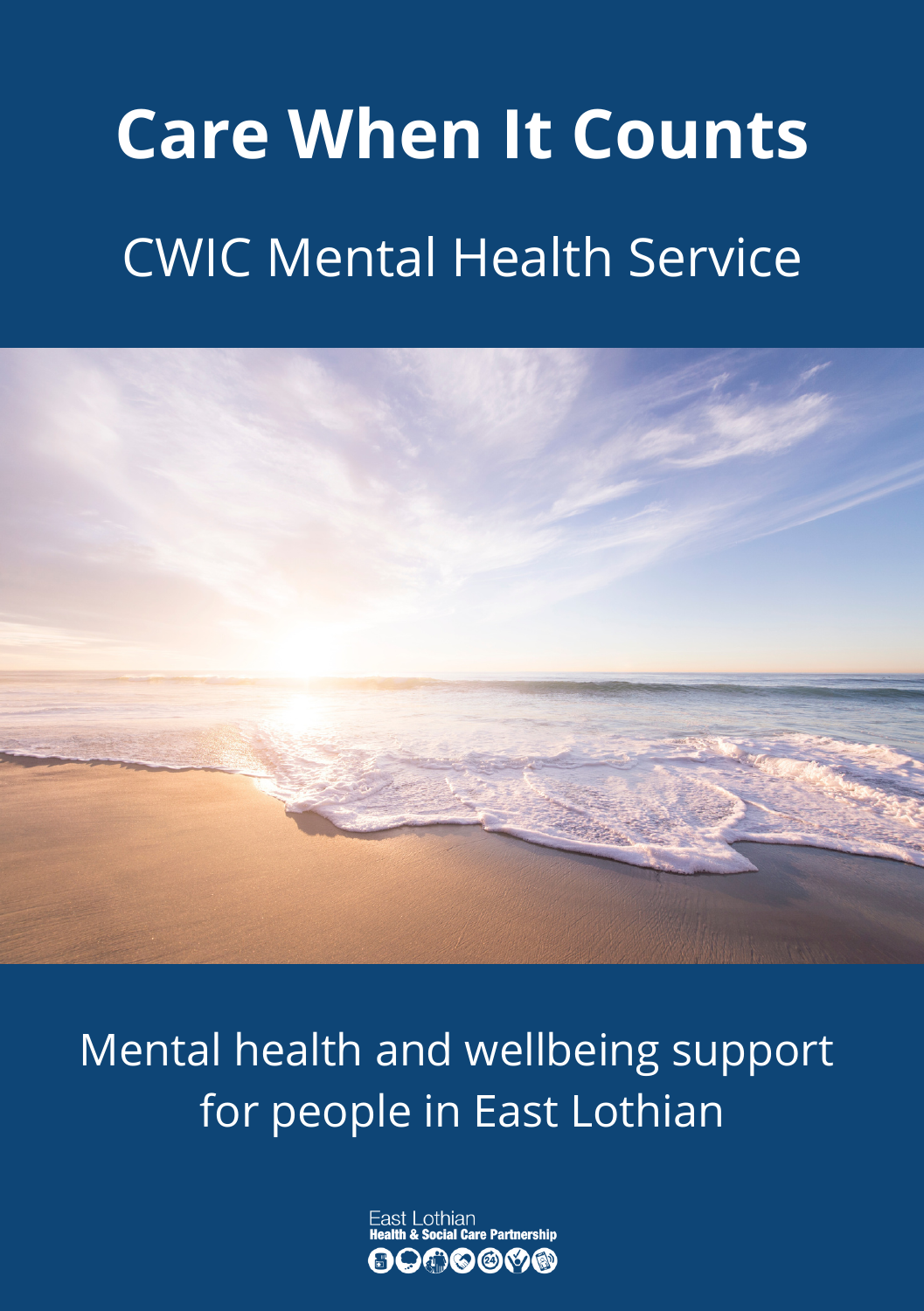# **CWIC East Lothian Mental Health Service**

## **Struggling with your mental health?**

There is now a quicker way to access a wide range of Mental Health Specialists. CWIC Mental Health is a primary care service for people in East Lothian aged over 17 years and 9 months.

We work closely with GP practices, Adult Mental Health services and local third sector services to help you get the right support for your needs.

**Phone us on 01620 642 963**

Our service is available Monday to Friday - 9am to 4pm

## **What happens when you phone?**

Our Business Support Team will ask you for brief details. They will then book you an appointment with a mental health specialist.

Appointments may be:

- by phone
- by Near Me (video consultation), or
- face-to-face (restrictions allowing).

Our appointments are 30 minutes long.

#### **Please note that this is not an emergency service. If you are experiencing a life-threatening emergency, please call 999.**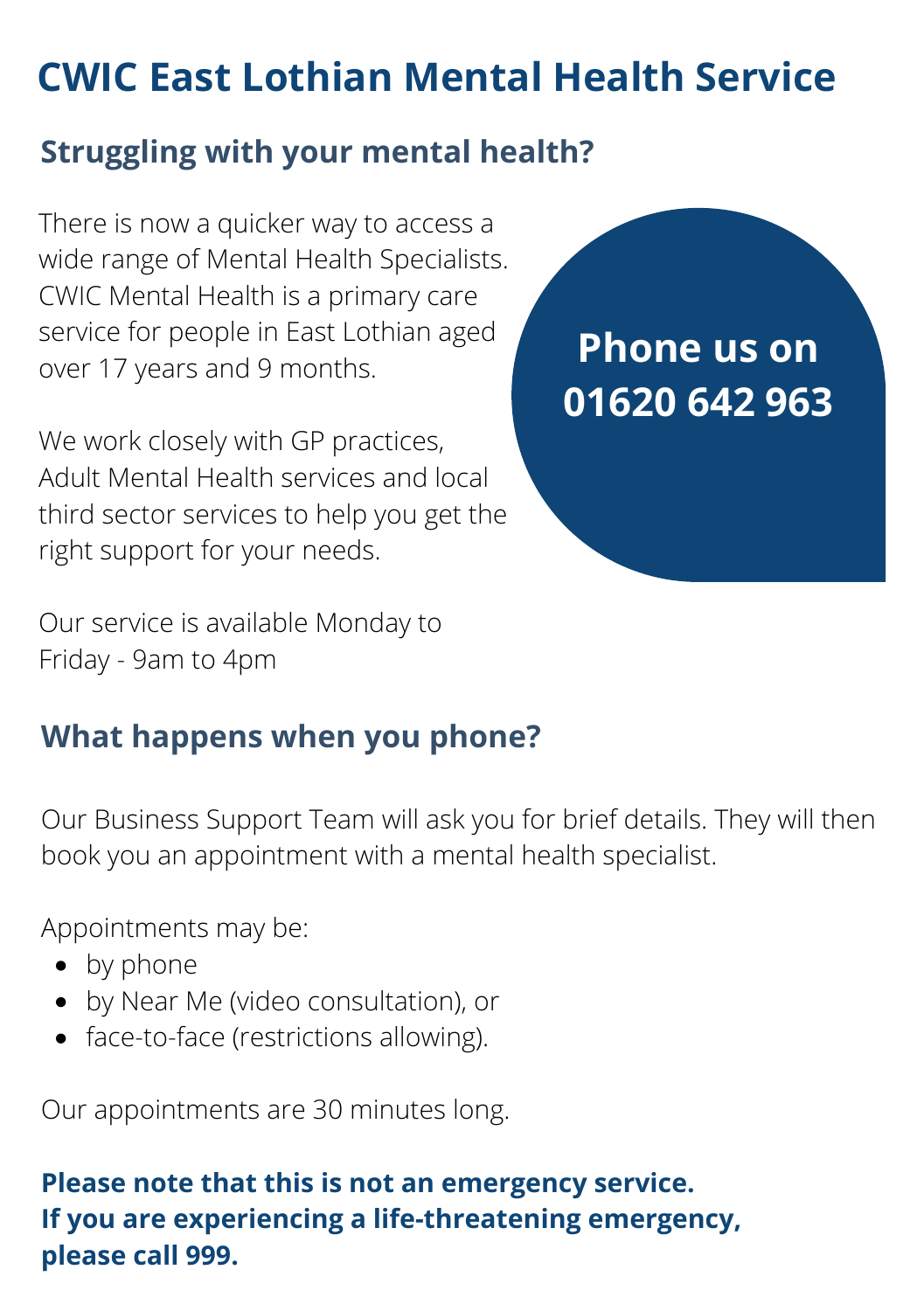## **Our team**

**We are open Monday to Friday from 9am - 4pm**

The CWIC Mental Health Team are mental-health occupational therapists, mental-health nurses and primary care administrators.

The team is based in East Lothian Community Hospital, Haddington and Musselburgh Primary Care Centre.

#### **What we do**

- We will listen to you and work with you to help you find better ways to manage your mental health
- We will help you come up with plans to manage ongoing mental health issues by offering a compassionate approach, specialist skills and an understanding of how past experiences can impact how we feel now
- We work closely with your General Practitioner (GP). We can liaise with GPs about medication
- We prevent mental illness and promote mental wellbeing and hope for the future
- We help you to set goals and reach your potential in all activities including work and college.

We refer and signpost to other services such as community projects and other NHS services such as Psychological Therapies, Community Mental Health Team and Psychiatry.